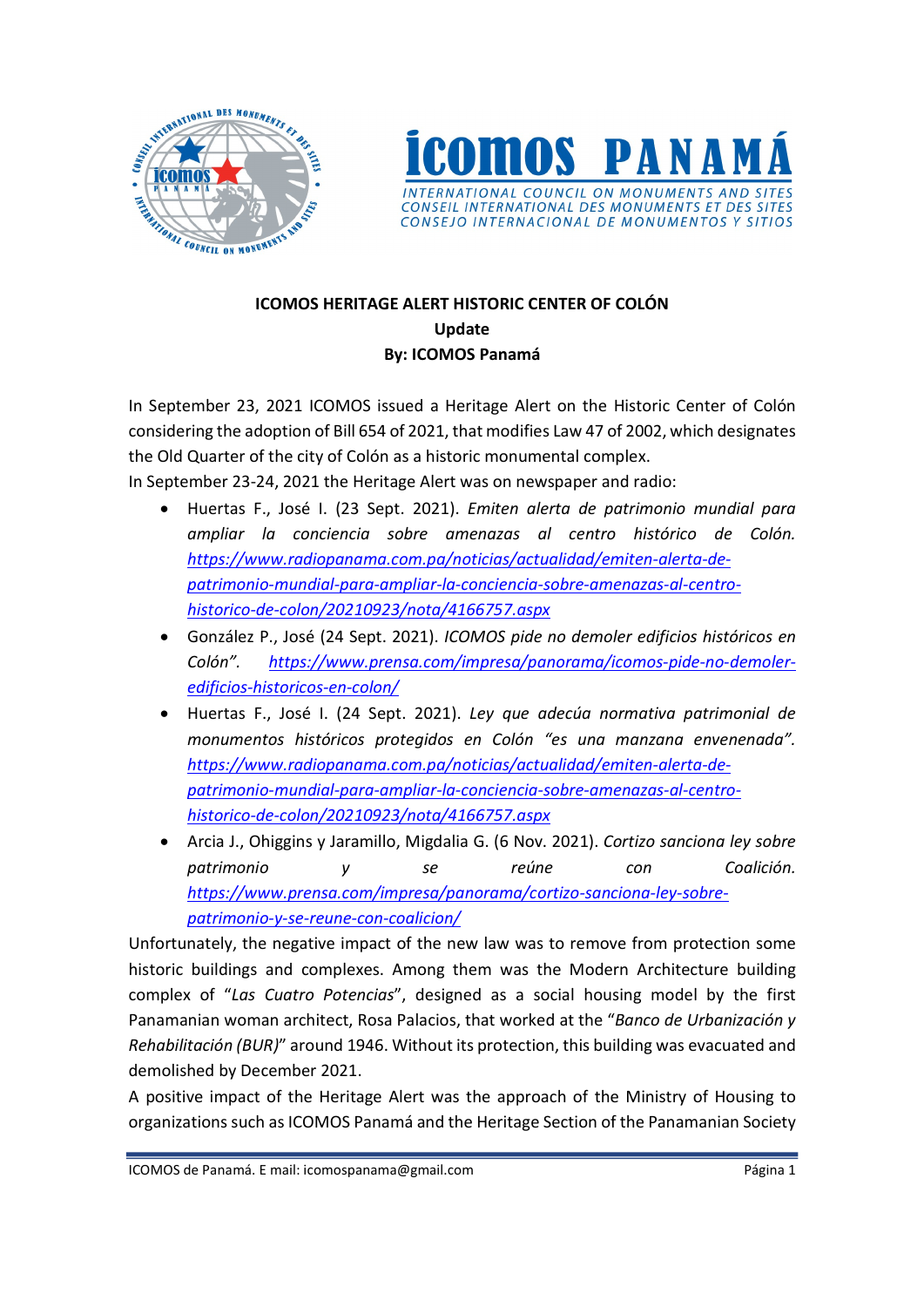



of Architects and Engineers (SPIA). The groups were summoned in September 30, 2021 for a technical visit to one of the most important and endangered buildings that represents the housing typology in Colón, the Wilcox House, threatened to be demolished since 2017. See: Arcia J., Ohiggins (2 Oct. 2021). Consenso entre autoridades y gremios sobre la casa Wilcox. https://www.prensa.com/impresa/panorama/consenso-entre-autoridades-y-gremiossobre-la-casa-wilcox/



Images of the visit to the Wilcox House on September 30, 2021. Courtesy of Ministry of Housing.

After the visit, the willingness to cooperate from all of the stakeholders developed into a working group with the aim to conserve the Wilcox House. A letter was sent to the Ministry of Housing with some recommendations, including the conservation criteria mentioned in the former visit to the site. Furthermore, ICOMOS Panamá urged to include the Ministry of Culture in the discussions, and the recommendation was accepted for the next meeting on October 19, 2021 at the Ministry of Housing offices. By the next meeting, on December 2021, the Wilcox House was cleaned from vegetation and debris and the discussion was on the next conservation step, which is the construction of a roof and the documentation needed for the approval by the Ministry of Culture.

Here is a summary of the activities from ICOMOS Panamá and ICOMOS International related to the Historic Center of Colón in 2021:

1. July 30, statement from ICOMOS Panamá on the demolition of the Maal House.

2. August 4, letter with the statement to the Ministry of Culture, National Assembly, and local authorities of Colón.

3. August 18, letter with recommendations and actions for the Historic Center of Colón to the Ministry of Culture, National Assembly, and local authorities of Colón.

4. August 19, virtual round table Legislación: conjunto monumental histórico del Casco Antiguo de la ciudad de Colón. Available at: https://youtu.be/o1N97x93Y6w

ICOMOS de Panamá. E mail: icomospanama@gmail.com Página 2